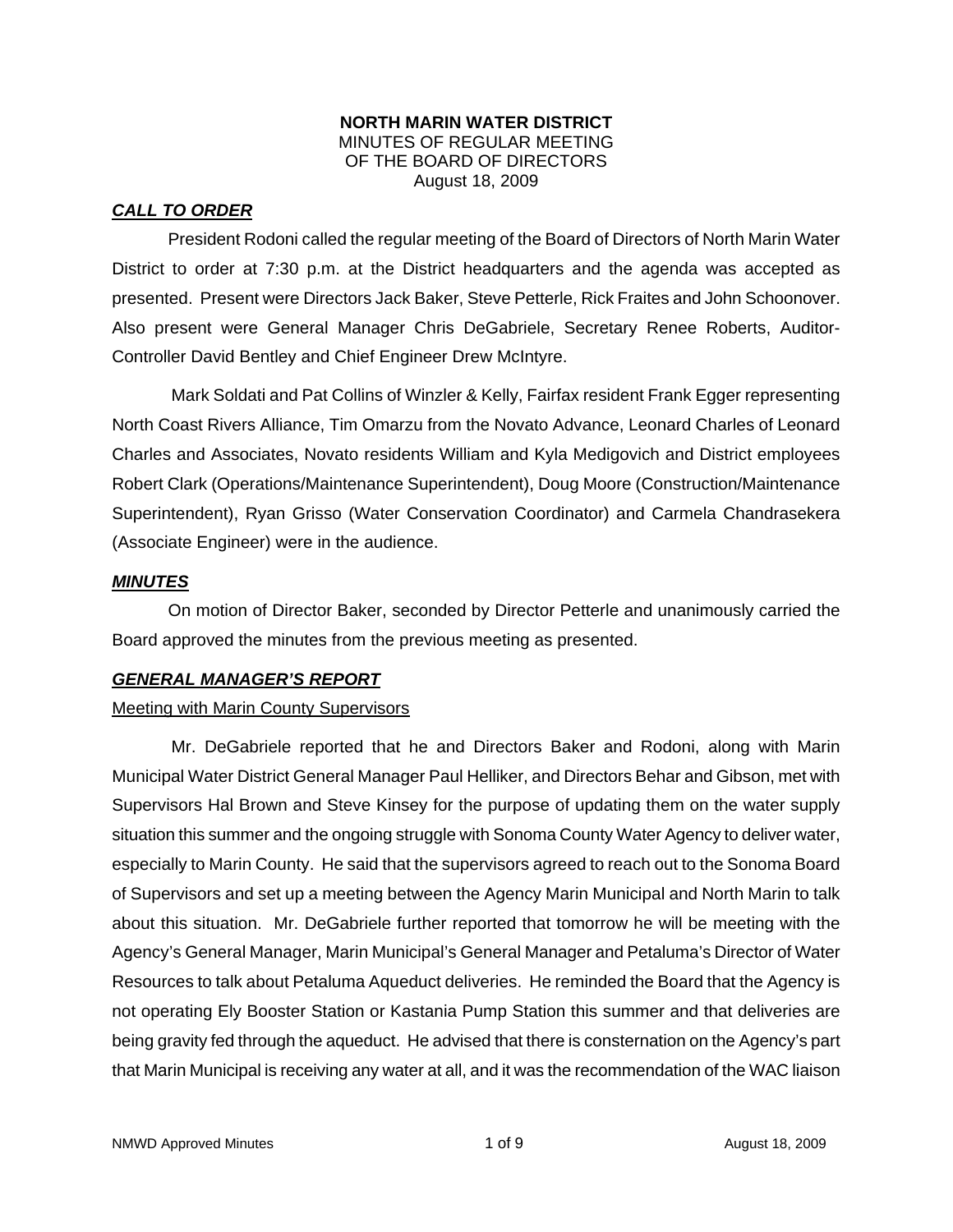from the Sonoma Board of Supervisors, Paul Kelley, for the managers to get together to try to come to consensus.

#### Water Project Sub-Committee

 Mr. DeGabriele informed the Board that yesterday the Water Project Sub-Committee of the Technical Advisory Committee met to discuss water conservation goals and reduced diversions requirements on the Russian River which are all being met. He said that the biological opinion limits on Dry Creek flows are being met; Lake Mendocino storage is at 2007 levels and all parties, including the retail contractors, Water Agency, Mendocino County and agricultural water users, are working together to achieve success in these areas. He said broader water allocations this summer were discussed and the TAC would like to delay in developing that allocation.

Mr. DeGabriele advised that the Russian River Tour for Water Advisory Committee and Technical Advisory Committee representatives is schedule for Friday, August 27 and that he, and Directors Baker and Fraites will attend.

### *OPEN TIME*

President Rodoni asked if anyone in the audience wished to bring up an item not on the agenda and there was no response.

### *STAFF / DIRECTORS' REPORTS*

President Rodoni asked if staff or Directors wished to bring up an item not on the agenda and the following items were discussed:

### Change in Agenda Sequence

Mr. McIntyre requested that the Board hear Item 12 before Item 11 and the Board concurred.

### Verizon

Mr. Clark advised that Verizon's permit with the County of Marin for cellular communications antennae installation above Stafford Treatment Plant was approved; however, the County requested that a tree pole rather than a mono-pole be installed. He said that once Verizon and the County come to a consensus on the type of antennae to be installed, he will bring the agreement between the District and Verizon back to the Board for final approval.

# North Bay Water Reuse Tour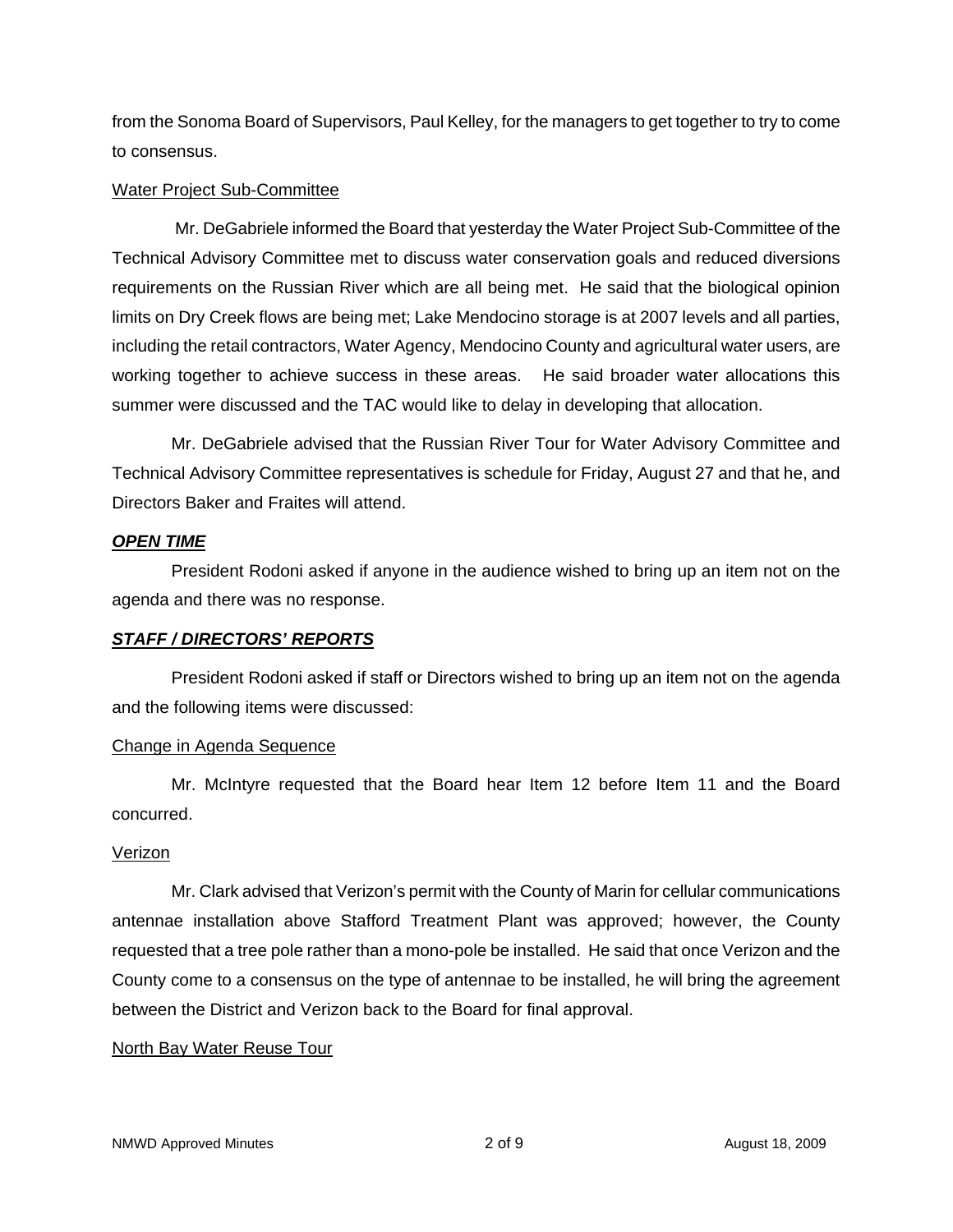Director Schoonover reported that he and Director Baker attended the North Bay Water Reuse tour and visited several facilities in Napa and Sonoma Counties. He complemented Mr. McIntyre for his interesting presentation. Director Fraites stated that he also attended the tour, but was representing Marin County Supervisor Susan Adams. Director Baker said that he was surprised at the amount of agricultural growth (i.e. vineyards) in an area that has limited water supply.

#### *MONTHLY PROGRESS REPORT*

Mr. DeGabriele presented the Monthly Progress Report for July, the first month of the new fiscal year. He reported that Novato water production, at 359 million gallons, is down 14% from a year ago, and compared with 2004, July water production is down 22%. He said that when the period of April through July 2009, which is the period pursuant to the State Board Order, is compared with April through July 2004, total water production is down 24%. He said that Stafford Treatment Plant production is up 16% from a year ago and up 217% from July 2004; Russian River deliveries in July 2009 are down 47% from July 2004 and for the Russian River diversion period which is June and July, deliveries are down 49%. Mr. DeGabriele stated that West Marin water production is also down 16% from one year ago; Stafford Lake elevation and storage is normal. He further stated that Oceana Marin status is similar to last year.

In the Safety and Liability section, Mr. DeGabriele pointed out that 22 lost days through July 2009 is a carryover from a worker's compensation claim that happened in the previous year, and that the employee is waiting for surgery and hopes to return to work in September. He said that in Water Conservation, the high efficiency toilet rebates and Water Smart Home Surveys continue to be popular. He stated that complaints and service orders were down in all categories except water quality and said that GAC filter problems at Stafford Treatment Plant generated thirty-two taste and odor complaints. Mr. DeGabriele further stated that production at Stafford Treatment Plant has increased with the call from SCWA to preserve storage, and no impact on water quality from the treatment plant water production was observed. He advised that a programming problem in the billing department prevented issuing bill adjustments in July.

 Mr. DeGabriele provided a summary of the Monthly Investments and said that the cash balance at the end of July is \$7M. He reported that the ratio of total cash to budgeted annual operating expense stands at 52% compared to the District's 90% target.

#### *CONSENT CALENDAR*

On the motion of Director Petterle, seconded by Director Fraites and unanimously carried the following items were approved on the consent calendar: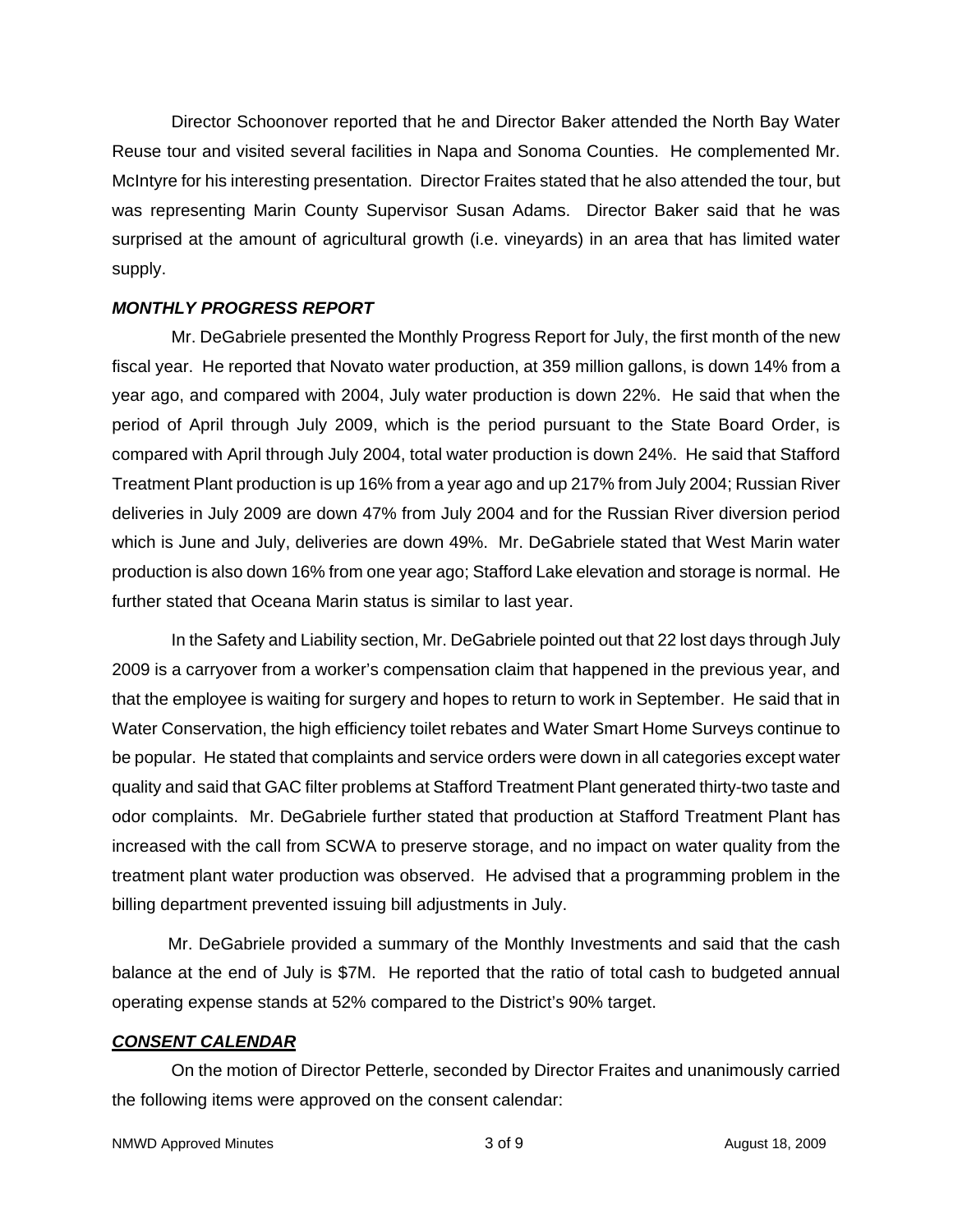# *NOVATO SANITARY DISTRICT - WILSON AVENUE / CENTER ROAD TRUNK SEWER (2009)*

The Novato Sanitary District is upsizing the existing 12-inch sewer main in Wilson Avenue and realigning the main in Center Road making it necessary to relocate existing NMWD water facilities. The existing asbestos cement pipe will be replaced with steel in selected locations to avoid future water main fractures due to soil settlement. There are no new water meters required for this project.

The Board approved Resolution 09-27 entitled, "Authorization of Execution of Water Facilities Construction Agreement with Novato Sanitary District."

# *LAGUNITAS CREEK STREAMGAGING STATION COST SHARING*

The Board approved the funding request and NMWD share in the amount of \$7,400 and authorized the General Manager to enter into the Joint Funding Agreement for Water Resources Investigations with the US Department of the Interior, US Geological Survey. This agreement is for the Streamgaging Station located at the Gallagher Ranch bridge near Point Reyes Station. The cost is shared between the District, Marin Municipal Water District and the National Park Service.

# *ACWA REGION 1 BOARD ELECTION*

The Board authorized the General Manager to concur with the Association of California Water Agency Region 1 Nominating Committee's recommended slate for the Region 1 Board 2010- 2011 term.

# *ACTION CALENDAR*

# *APPROVE: CONSULTING ENGINEERING SERVICES (MARIN-SONOMA NARROWS AQUEDUCT RELOCATION) - WINZLER & KELLY*

Mr. McIntyre presented a summary of the CalTrans Marin-Sonoma Narrows project and said that the proposed project is divided into three segments – A, B and C, and that segment B, the Central Segment, is of interest to the District and will be the focus of his presentation. He said that this segment begins at San Marin/Atherton Avenue north to the Kastania Pump station. He said his presentation tonight will address the impacts of the proposed project on the North Marin aqueduct and the reason why a Consulting Engineering Services Agreement with Winzler & Kelly is requested.

Mr. McIntyre stated that the North Marin Aqueduct runs on the west side of the Highway 101 corridor within an easement owned by the District, and he highlighted on the displayed map two significant work areas: the existing Redwood Landfill overpass and the San Antonio Curve Correction. He said that the Redwood Landfill interchange expansion will make it necessary to relocate the existing pipe further west. He said that it may be necessary that CalTrans relocate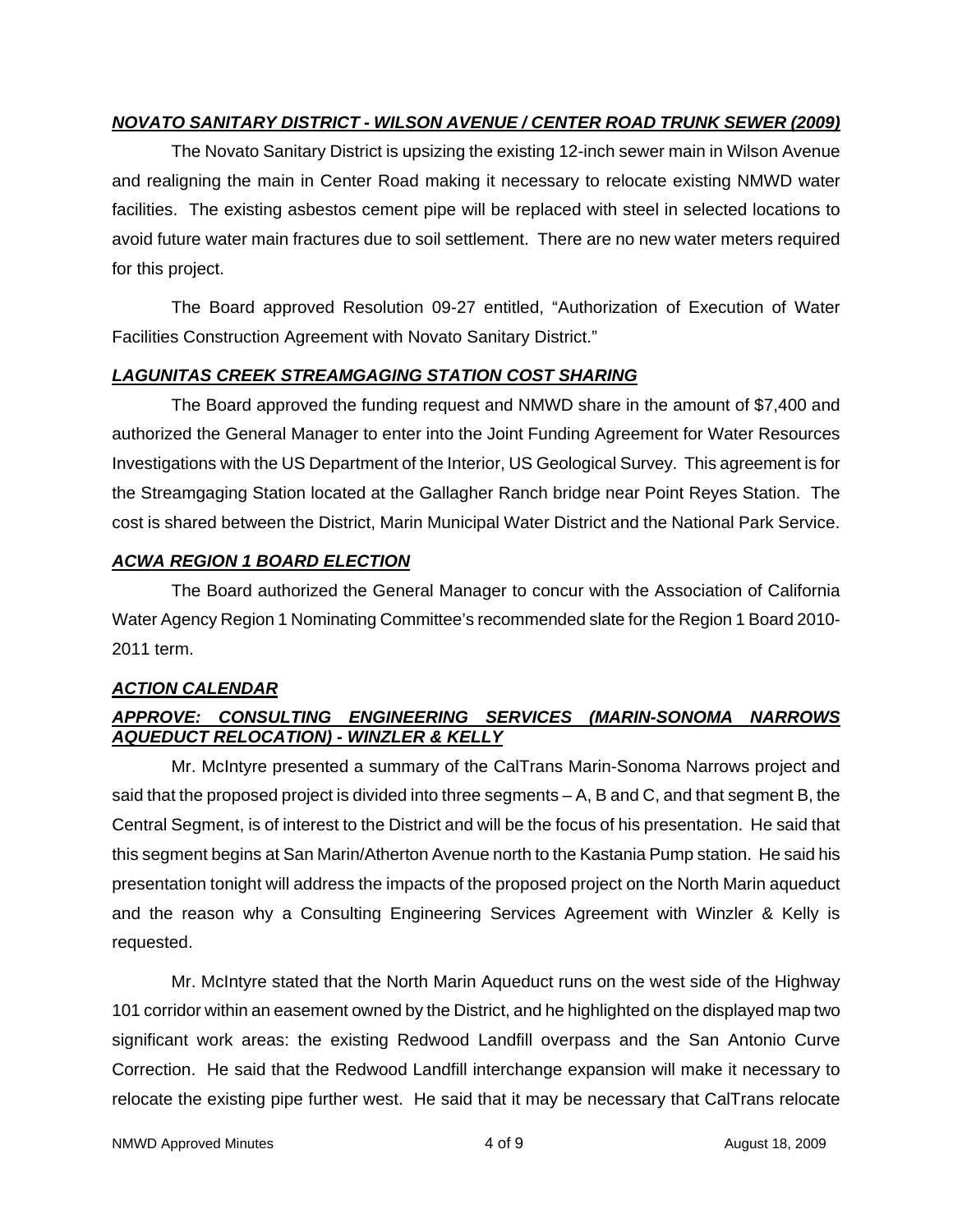District facilities even further west as it heads to the San Antonio Curve Correction depending on the design detail. Mr. McIntyre explained the pipe relocation in this area and noted that the aqueduct is proposed to cross under San Antonio Creek, cross under the freeway to the east side just north of the Marin-Sonoma county line and proceed to the south end of Kastania Road. He stated that CalTrans preliminary drawings show a significant portion of the aqueduct that will need to be relocated.

Mr. McIntyre advised that Cal Trans recently issued their final Environmental Impact Report and that once all steps are taken in the environmental phase of the project, CalTrans will issue to the District, a "Notice to Relocate" at which time the District will enter into a Utilities Relocation Agreement with CalTrans to perform the work. He further advised that CalTrans will pay all in-kind costs for the relocation as long as the same size pipe is installed. He said that the District requested CalTrans fund the upsizing of the pipe (from 30-inch to 48-inch) as a means to discontinue the use of the Kastania Pump Station, thereby reducing greenhouse gas emissions. He stated that CalTrans response was that greenhouse gas emissions would be reduced by relieving traffic congestion and their policy is to reimburse utilities for in-kind replacement of facilities only. Mr. McIntyre said that the District is having discussions with Marin Municipal regarding the existing Intertie Agreement and their contribution towards the upsizing of the aqueduct recognizing that Marin Municipal benefits from this pipeline.

Mr. McIntyre stated that based upon CalTrans response to the upsizing of the pipe, it will be necessary for the District to participate in the design and permitting issues related to the upsizing the aqueduct; and therefore staff is requesting that Winzler & Kelly assist District staff in the design phase and oversee the permitting phase. He said it is important that the District seize this opportunity to upsize the aqueduct to allow for the elimination of electrical power consumption at the Kastania Pump Station necessary to deliver spring, summer and fall SCWA water deliveries to Novato. He said that CalTrans has already performed the necessary environmental study for the proposed project and that any upsizing of the aqueduct would be addressed in an amendment to the CalTrans' EIR. He informed the Board that CSW/Stuber-Stroeh has been contracted with CalTrans' design consultants to design the utilities relocation work including the aqueduct.

Director Rodoni asked if District CEQA work would only involve the upsizing of the pipe and how would the environmental permitting be impacted should other issues arise such as growth, water availability and fisheries? Mr. McIntyre responded that the District CEQA document, addressing the upsizing of the pipe for gravity flow, would be an amendment to the CalTrans CEQA;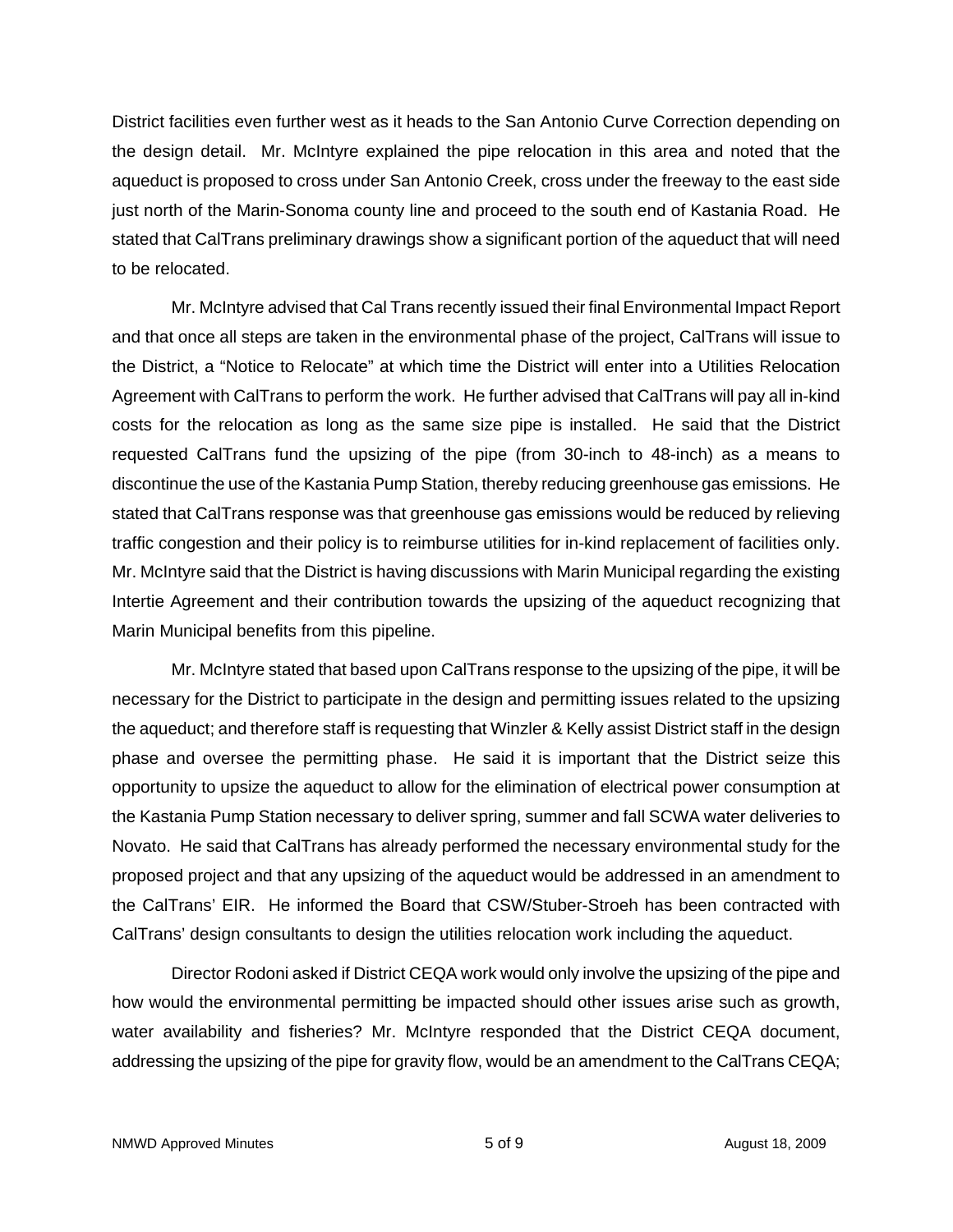and that, if at a later date additional issues surfaced, a supplemental permitting process to address any issues would be required.

Director Fraites asked if there was a cost analysis on the savings in eliminating pumping costs versus the cost of installing the larger pipe. Mr. McIntyre responded that cost details will be worked out this fall and there will be negotiations with Marin Municipal on their contributions to the upsizing. He said that staff will come back to the Board at a later date once construction costs are known and contractual negotiations with Marin Municipal are complete.

Frank Egger, representing the North Coast Rivers Alliance, asked if the North Marin Water District will be the lead agency for the Marin-Sonoma Narrows project. At the request of the General Manager, Pat Collins of Winzler & Kelly responded to Mr. Egger's question. She explained that the District will negotiate with CalTrans and that most likely CalTrans would be the lead agency, although it has not yet been determined. She said the first step is for CalTrans to submit the Notice to Relocate to the District.

Mr. Egger asked if the capacity of the pipeline will be doubled. Mr. DeGabriele stated that the entire length of the pipeline will not be enlarged, and there is no change in capacity; that the purpose is to get gravity flow to Novato.

Director Rodoni stated that the District is very familiar with the work of Winzler & Kelly; however, the size of the contract causes him to wonder what other firms were considered and how to ensure that the District will get value for its money without competitive proposals.

Mr. McIntyre responded that the bulk of the design will be performed by CSW/Stuber-Stroeh; and that staff is requesting that Winzler & Kelly operate as an extension of District Engineering staff to review plans and to assist with hydraulic modeling which takes close coordination between the staff and consultant. He said that Mark Soldati, who will act as Project Manager, has a proven track record working with District Engineering staff that will be performing most of the work. He stated that Pat Collins is very experienced with permitting issues related to water deliveries in Marin and Sonoma Counties, and she is up-to-speed with entitlement issues and contractual deliveries with Sonoma County Water Agency. He said that her familiarity of the issues will enable her to "hit the ground running."

Director Rodoni stated that it was his preference that CalTrans be the lead agency; there are too many pitfalls for the District, being a small agency, to be the lead and it would be timeconsuming and cost-prohibitive.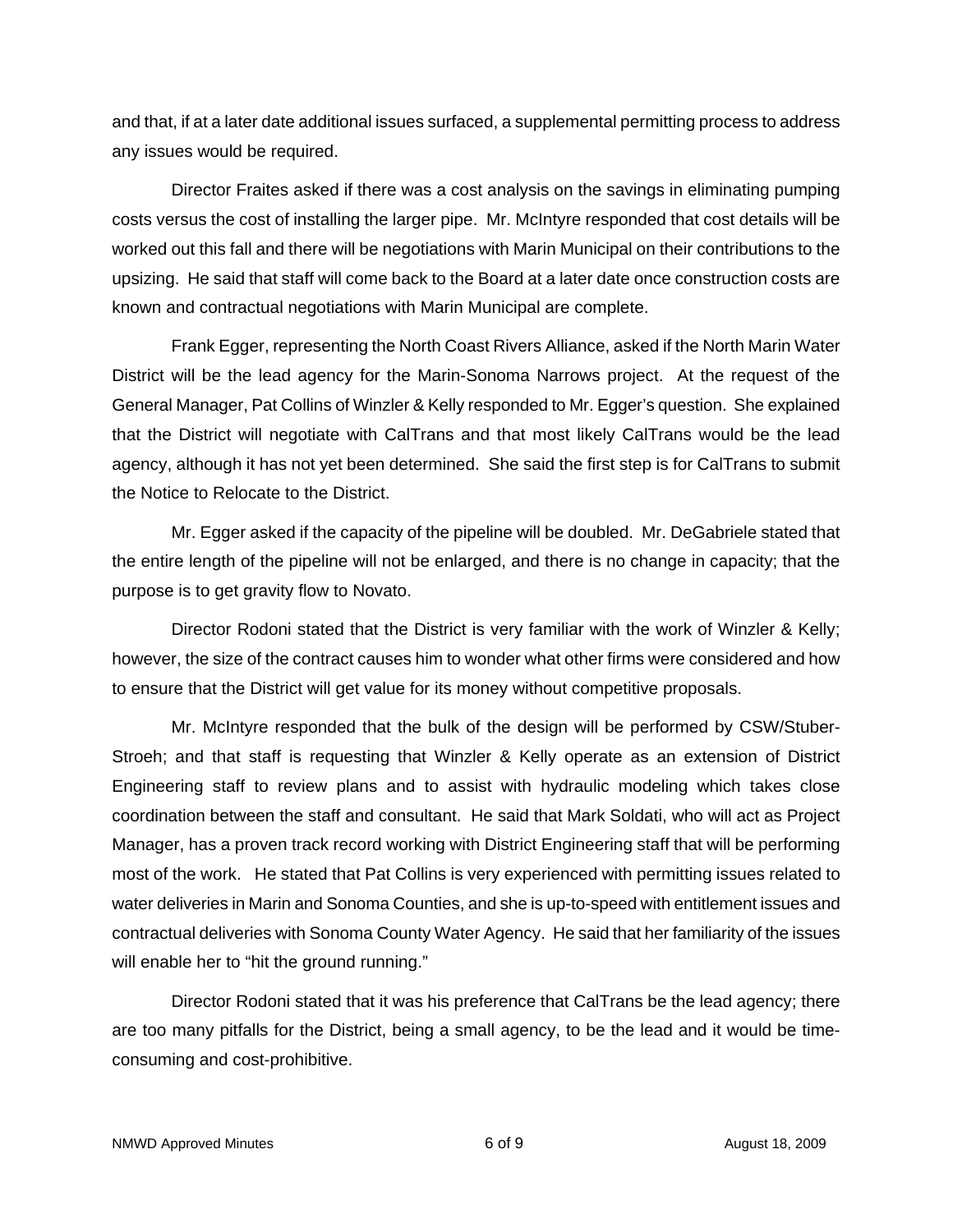On motion of Director Baker and seconded by Director Schoonover, the Board unanimously voted to authorize the General Manager to execute a new agreement for consulting engineering services with Winzler & Kelly on a time and expense basis with a not-to-exceed limit of \$186,600 plus a \$20,000 contingency.

# *PUBLIC HEARING: CREST TANK NO. 2 – CONSIDER ADOPTION OF MITIGATED NEGATIVE DECLARATION AND APPROVAL OF PROJECT*

Mr. McIntyre introduced Carmela Chandrasekera who provided a Power Point presentation on the Crest Tank No. 2 Project. She reminded the Board that the existing Crest Tank, built in 1965, has a 500,000 gallon capacity and that a future 1.5 million gallon tank was planned for the site at that time. She said that it was determined that a 1.5 mg tank was not needed and the proposed Crest Tank No. 2 will hold 500,000 gallons of water that will increase storage capacity, and increase reliability and fire protection in the service area. She advised that during the 30-day public review period two comments were received; and the District conducted significant public outreach to the residents in the surrounding area, including a scoping meeting held in February and sending notices to all residents within a 0.5 mile radius of the proposed project. Ms. Chandrasekera reviewed the tentative project timeline that shows the tank coming on-line in the fall of 2010. She then turned the presentation over to Leonard Charles of Leonard Charles & Associates, the District consultant for the CEQA phase of the project.

Mr. Charles stated that this is a straight forward project on an already developed site and there would be no significant impacts, except for nesting barn owls. He said that the Hungry Owl Project will survey the existing nesting boxes; and if not occupied, they will be removed in October; if boxes are occupied, they will not be removed until fledging is completed, measures will be taken during construction to prevent owls from nesting at this location and nest boxes will be replaced once project construction is complete. Mr. Charles said that visual impacts to homes near the tank on Laguna Vista will be mitigated by planting trees to screen the view of both tanks. Mr. McIntyre added that both tanks will be recoated with the same color.

President Rodoni opened the Public Hearing at 8:30 p.m.

Ms. Medigovich, whose home is located closest to the proposed project on Laguna Vista, said that with the planting of trees to screen the views of the tanks, she and her husband have no objection to the project.

Hearing nothing further, President Rodoni closed the Public Hearing at 8:36 p.m.

On motion of Director Baker, seconded by Director Fraites and unanimously carried, the Board approved Resolution No. 09-28 entitled, "Resolution of the Board of Directors of the North

NMWD Approved Minutes and the control of the control of 9 August 18, 2009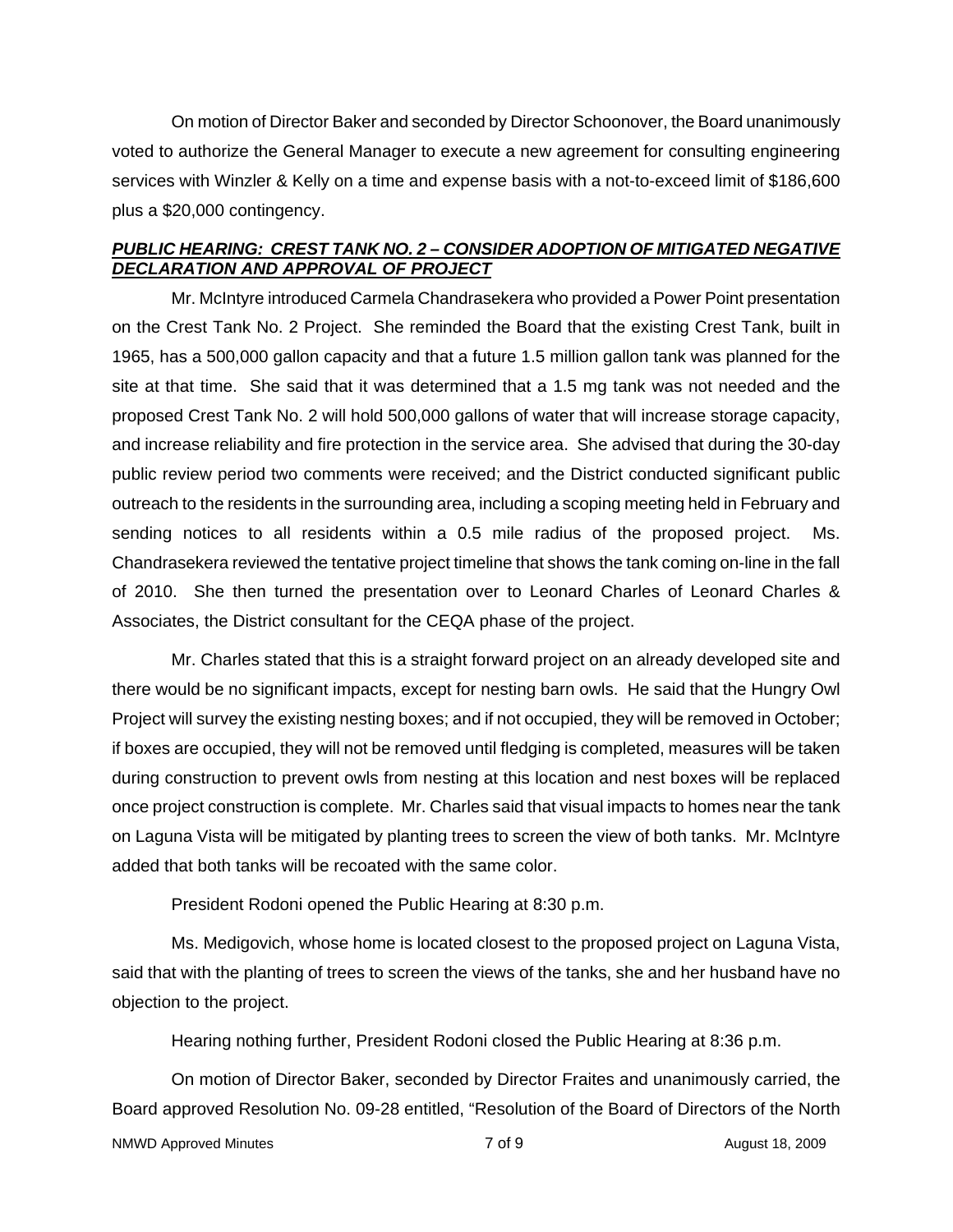Marin Water District Authorizing the Adoption of a Mitigated Negative Declaration for the Crest Water Tank No. 2 Project, Making Findings Pursuant to the California Environmental Quality Act, and Directing the Filing of a Notice of Determination." Under the same motion and vote, the Board approved the project including the Mitigation Monitoring and Reporting Program; and authorized the General Manager to a Notice of Determination with the Marin County Clerk.

### *INFORMATION ITEMS*

# *FY IMPROVEMENT PROJECTS – YEAR END REPORT – ENGINEERING DEPARTMENT*

Mr. McIntyre presented the Engineering Department Year End Report and stated that in terms of budget versus forecast, in Novato the Improvement Projects expenditures were 78% of the approved budget and in West Marin, Improvement Projects expenditures were 98%. He said the difference between the budgeted versus actual project costs was due to cost savings on projects; Palmer Drive Tank had a savings of \$1M alone. He said there were 70 projects this year compared to 79 last year. Projects added mid-year were Pipeline Relocation for the County of Marin's Alameda Del Prado Bike Path Project; Batch Polymer Automation and Solar Panel Design/Build; projects added since mid-year include the Aqueduct Relocation; Backflow Meter Check Valve and Upsize Indian Valley College Main – Future Looping. He advised that there were two Operations/Maintenance Department projects that were deferred to next year. Mr. McIntyre showed the Board photos of the completed projects, including the recoat of Ponti Tank, and the Palmer Drive Tank. Director Baker commended Mr. McIntyre and staff on the Palmer Drive tank project's success and acknowledged staff's community outreach resulting in no complaints from neighbors during the tank's construction.

# *WATER CONSERVATION YEAR END REPORT*

Mr. Grisso provided a summary of the past year's water conservation programs and informed the Board of public outreach programs and the activities associated with the water shortage emergency and Emergency Water Conservation Ordinance. He addressed the table identifying participation numbers through the end of the fiscal year which showed that all programs have increased participation with a couple of exceptions. He advised that the Retrofit on Resale program, even though numbers are up, has been affected by the housing slump; the High Efficiency Toilet (HET) Distribution Program was not funded in FY 09 and swimming pool cover rebates have fallen off.

Mr. Grisso stated that the District continued a comprehensive outreach program that included a high impact direct mailer to help generate participation in the Water Smart Home Surveys. He said there were fall and spring editions of the Water Line and the spring Water Line